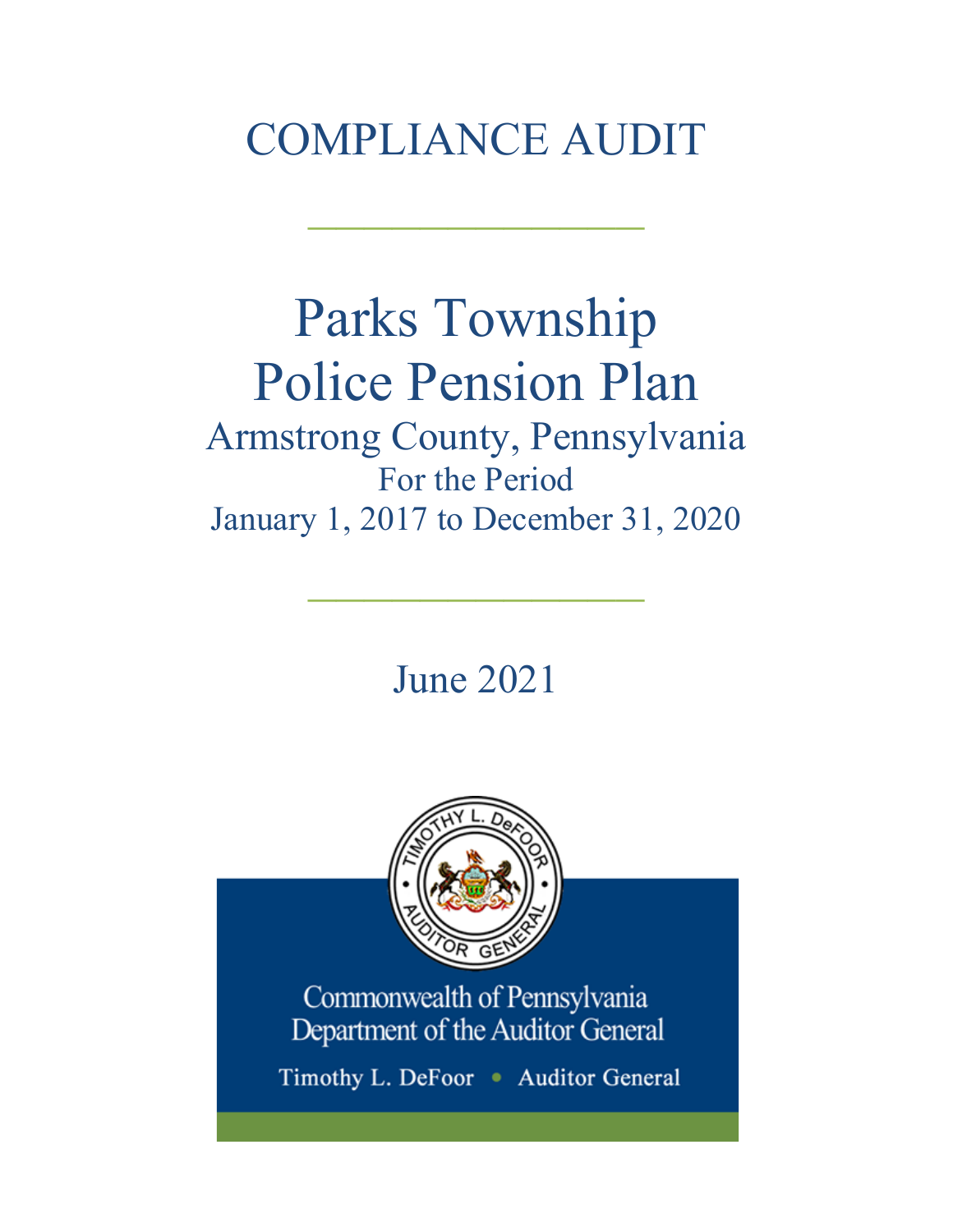

**Commonwealth of Pennsylvania** Department of the Auditor General Harrisburg, PA 17120-0018 Facebook: Pennsylvania Auditor General Twitter: @PAAuditorGen www.PaAuditor.gov

TIMOTHY L. DEFOOR **AUDITOR GENERAL** 

Board of Township Supervisors Parks Township Armstrong County North Vandergrift, PA 15690

We have conducted a compliance audit of the Parks Township Police Pension Plan for the period January 1, 2017 to December 31, 2020. We also evaluated compliance with some requirements subsequent to that period when possible. The audit was conducted pursuant to authority derived from the Municipal Pension Plan Funding Standard and Recovery Act (Act 205 of 1984, as amended, 53 P.S. § 895.402(j)), which requires the Auditor General, as deemed necessary, to audit every municipality which receives general municipal pension system state aid and every municipal pension plan and fund in which general municipal pension system state aid is deposited. The audit was not conducted, nor was it required to be, in accordance with Government Auditing Standards issued by the Comptroller General of the United States. We planned and performed the audit to obtain sufficient, appropriate evidence to provide a reasonable basis for our findings and conclusions based on our audit objectives. We believe that the evidence obtained provides a reasonable basis for our findings and conclusions based on our audit objectives.

The objectives of the audit were:

- 1. To determine if municipal officials took appropriate corrective action to address the finding contained in our prior report; and
- 2. To determine if the pension plan was administered in compliance with applicable state laws, regulations, contracts, administrative procedures, and local ordinances and policies.

Our audit was limited to the areas related to the objectives identified above. To determine if municipal officials took appropriate corrective action to address the finding contained in our prior report, we inquired of plan officials and evaluated supporting documentation provided by officials evidencing that the suggested corrective action has been appropriately taken. To determine whether the pension plan was administered in compliance with applicable state laws, regulations, contracts, administrative procedures, and local ordinances and policies, our methodology included the following: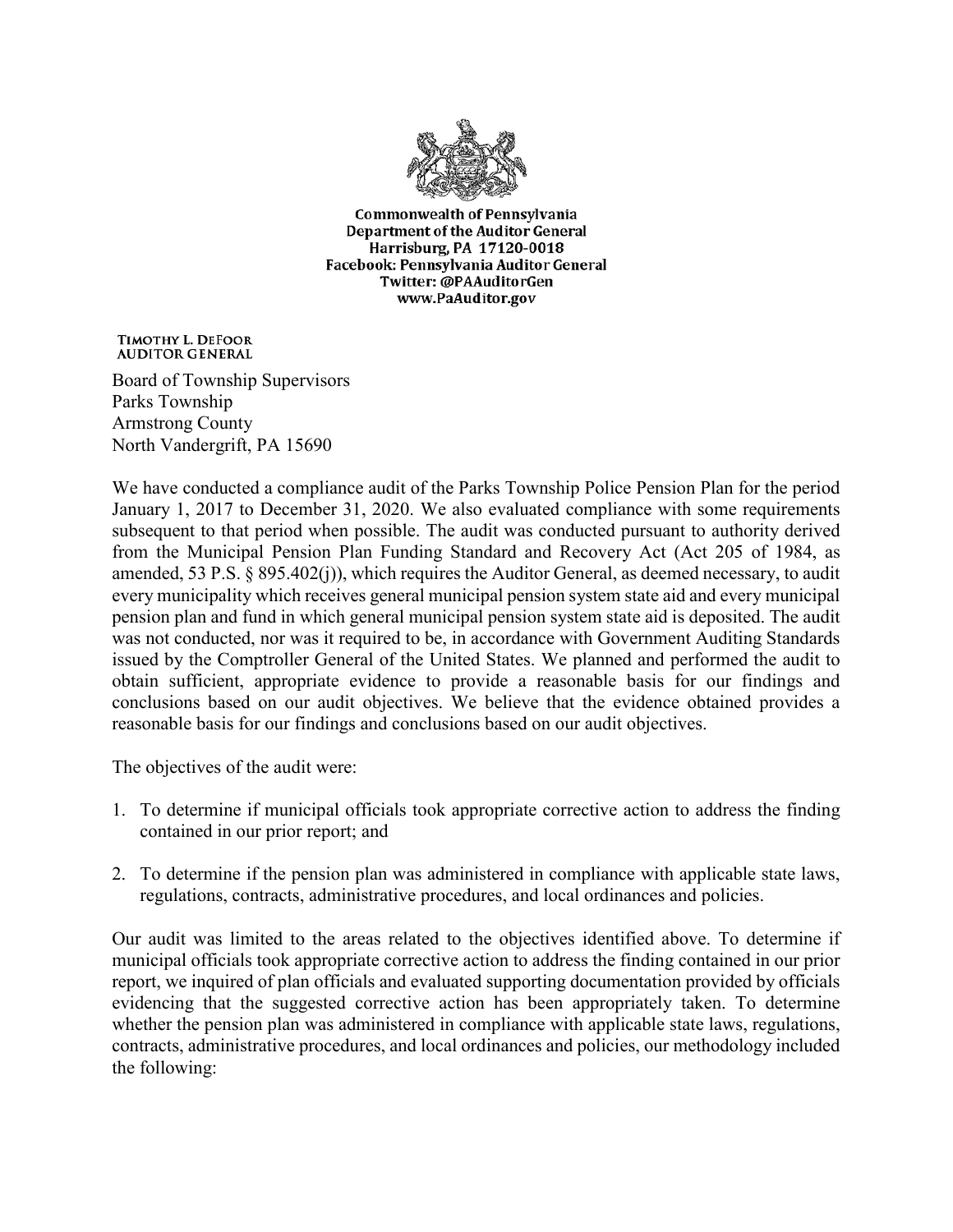- ⋅ We determined whether state aid was properly determined and deposited in accordance with Act 205 requirements by verifying the annual deposit date of state aid and determining whether deposits were made within 30 days of receipt for all years within the period under audit.
- We determined whether annual employer contributions were calculated and deposited in accordance with the plan's governing document and applicable laws and regulations by examining the municipality's calculation of the plan's annual financial requirements and minimum municipal obligation (MMO) and comparing these calculated amounts to amounts actually budgeted and deposited into the pension plan as evidenced by supporting documentation.
- We determined that there were no employee contributions required by the plan's governing document and applicable laws and regulations for the years covered by our audit period.
- ⋅ We determined that there were no benefit calculations prepared for the years covered by our audit period.
- We determined whether the January 1, 2017 and January 1, 2019 actuarial valuation reports were prepared and submitted by March 31, 2018 and 2020, respectively**,** in accordance with Act 205 and whether selected information provided on these is accurate, complete, and in accordance with plan provisions to ensure compliance for participation in the state aid program by comparing selected information to supporting source documentation.

Township officials are responsible for establishing and maintaining effective internal controls to provide reasonable assurance that the Parks Township Police Pension Plan is administered in compliance with applicable state laws, regulations, contracts, administrative procedures, and local ordinances and policies. As previously described, we tested transactions, interviewed selected officials, and performed procedures to the extent necessary to provide reasonable assurance of detecting instances of noncompliance with legal and regulatory requirements or noncompliance with provisions of contracts, administrative procedures, and local ordinances and policies that are significant within the context of the audit objectives.

The results of our procedures indicated that, in all significant respects, the Parks Township Police Pension Plan was administered in compliance with applicable state laws, regulations, contracts, administrative procedures, and local ordinances and policies, except as noted in the following findings further discussed later in this report:

| Finding No. 1 – Partial Compliance With Prior Recommendation – Failure To |
|---------------------------------------------------------------------------|
| Properly Determine And Fully Pay The Minimum Municipal                    |
| <b>Obligation Of The Plan</b>                                             |

Finding No. 2 – Untimely Deposit Of State Aid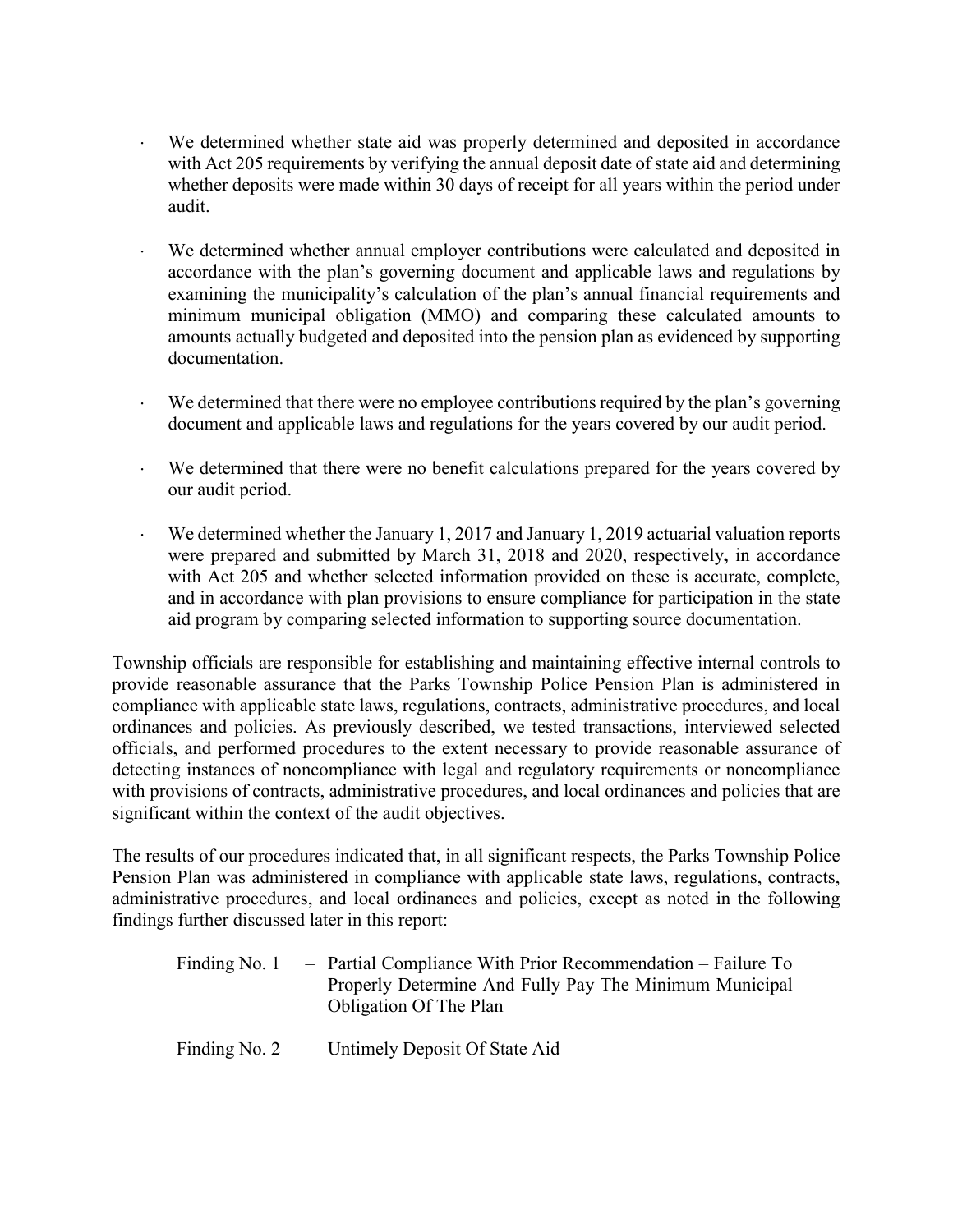The contents of this report were discussed with officials of Parks Township and, where appropriate, their responses have been included in the report. We would like to thank township officials for the cooperation extended to us during the conduct of the audit.

Timothy L. Detoor

April 29, 2021 Timothy L. DeFoor Auditor General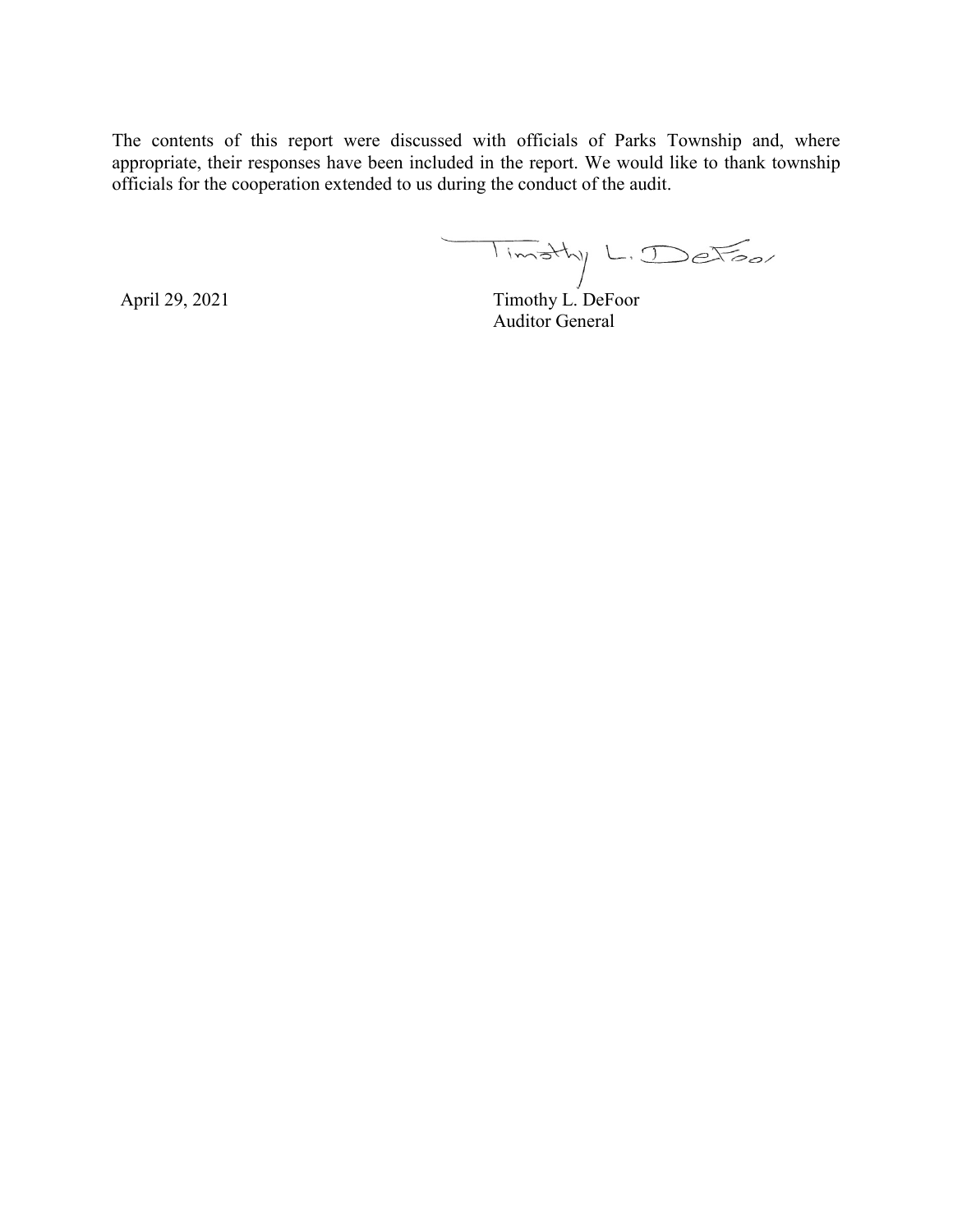## **CONTENTS**

|                                                                                                                                     | Page |
|-------------------------------------------------------------------------------------------------------------------------------------|------|
|                                                                                                                                     |      |
|                                                                                                                                     |      |
| Findings and Recommendations:                                                                                                       |      |
| Finding No. 1 – Partial Compliance With Prior Recommendation – Failure To<br>Properly Determine And Fully Pay The Minimum Municipal |      |
|                                                                                                                                     |      |
|                                                                                                                                     |      |
|                                                                                                                                     |      |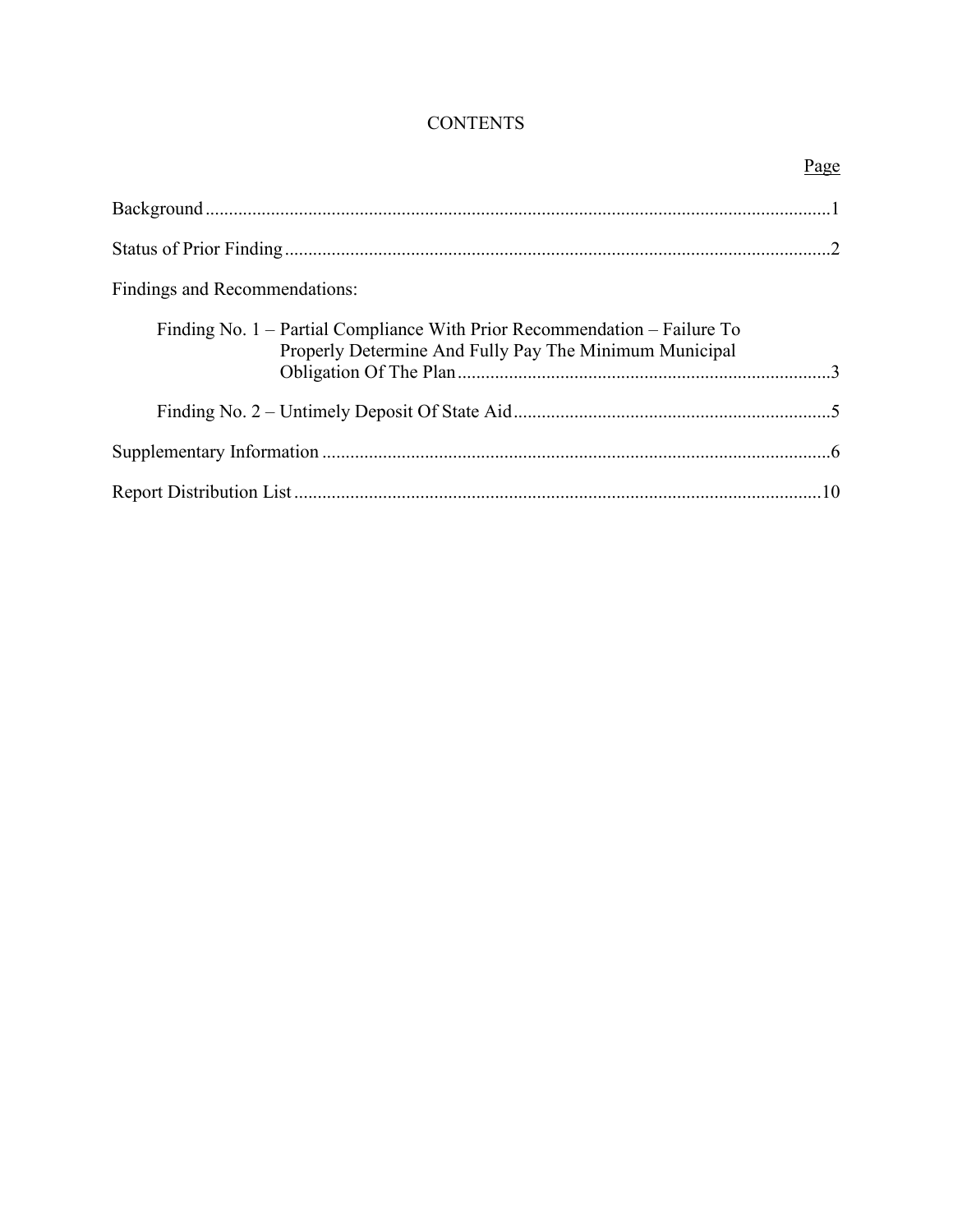#### **BACKGROUND**

On December 18, 1984, the Pennsylvania Legislature adopted the Municipal Pension Plan Funding Standard and Recovery Act (P.L. 1005, No. 205, as amended, 53 P.S. § 895.101 et seq.). The Act established mandatory actuarial reporting and funding requirements and a uniform basis for the distribution of state aid to Pennsylvania's public pension plans.

Annual state aid allocations are provided from a 2 percent foreign (out-of-state) casualty insurance premium tax, a portion of the foreign (out-of-state) fire insurance tax designated for paid firefighters and any investment income earned on the collection of these taxes. Generally, municipal pension plans established prior to December 18, 1984, are eligible for state aid. For municipal pension plans established after that date, the sponsoring municipality must fund the plan for three plan years before it becomes eligible for state aid. In accordance with Act 205, a municipality's annual state aid allocation cannot exceed its actual pension costs.

In addition to Act 205, the Parks Township Police Pension Plan is also governed by implementing regulations published at Title 16, Part IV of the Pennsylvania Code and applicable provisions of various other state statutes including, but not limited to, the following:

Act 69 - The Second Class Township Code, Act of May 1, 1933 (P.L. 103, No. 69), as reenacted and amended, 53 P.S. § 65101 et seq.

The Parks Township Police Pension Plan is a single-employer defined benefit pension plan locally controlled by the provisions of Ordinance No. 8-31-66, as amended, adopted pursuant to Act 69. The plan is also affected by the provisions of collective bargaining agreements between the township and its police officers. The plan was established August 31, 1966. Active members are not required to contribute to the plan. As of December 31, 2020, the plan had 2 active members, no terminated members eligible for vested benefits in the future, and 1 retiree receiving pension benefits from the plan.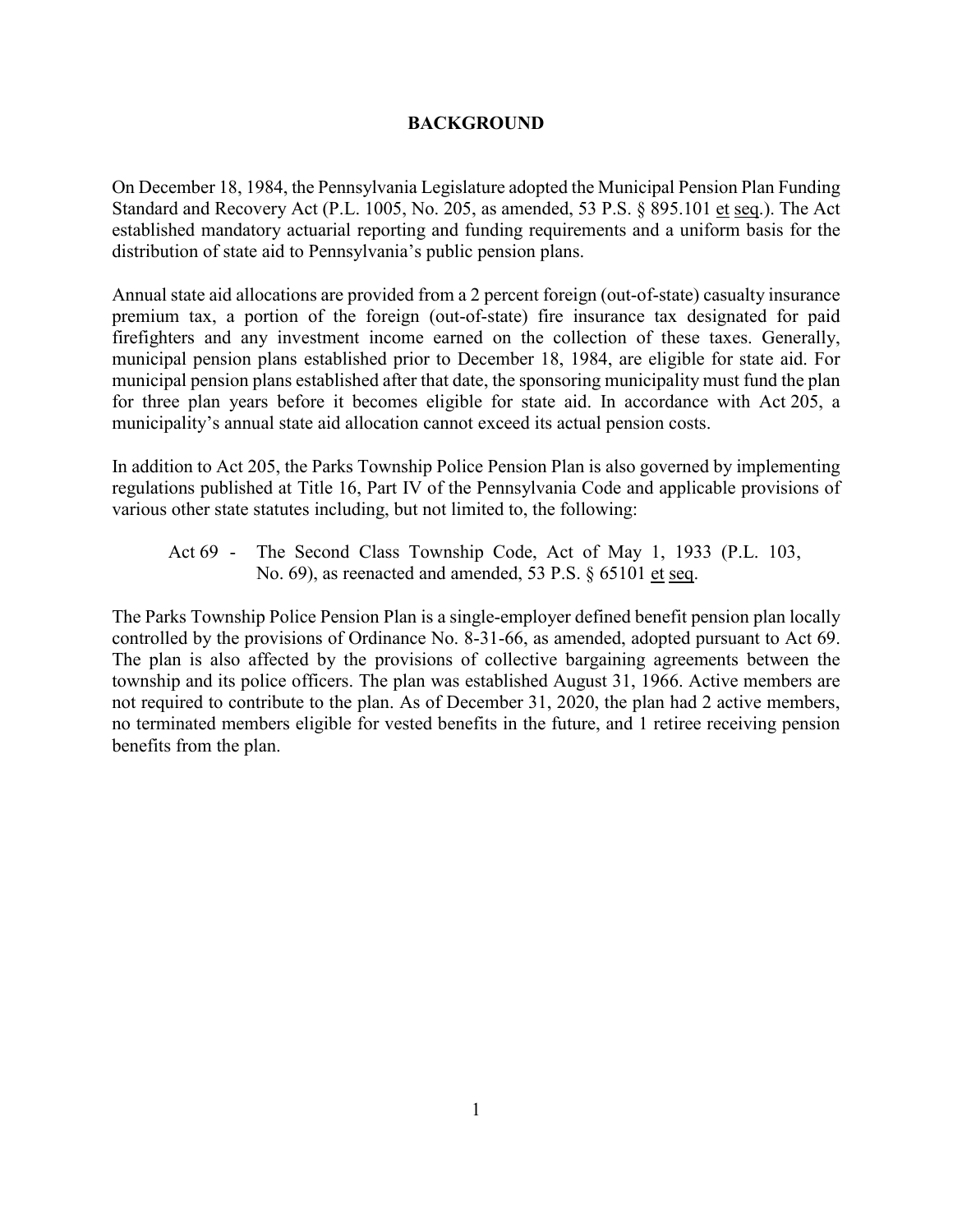## PARKS TOWNSHIP POLICE PENSION PLAN STATUS OF PRIOR FINDING

## Partial Compliance With Prior Recommendation

Parks Township has partially complied with the prior recommendation concerning the following:

## ∙ Failure To Properly Determine The Minimum Municipal Obligation Of The Plan

During the current audit period, the township paid the remainder of the 2015 minimum municipal obligation (MMO) due to the plan and also paid the full amount of the recalculated 2017 MMO; however, plan officials failed to properly determine and fully pay the 2019 and 2020 MMOs as further discussed in Finding No. 1 of this report.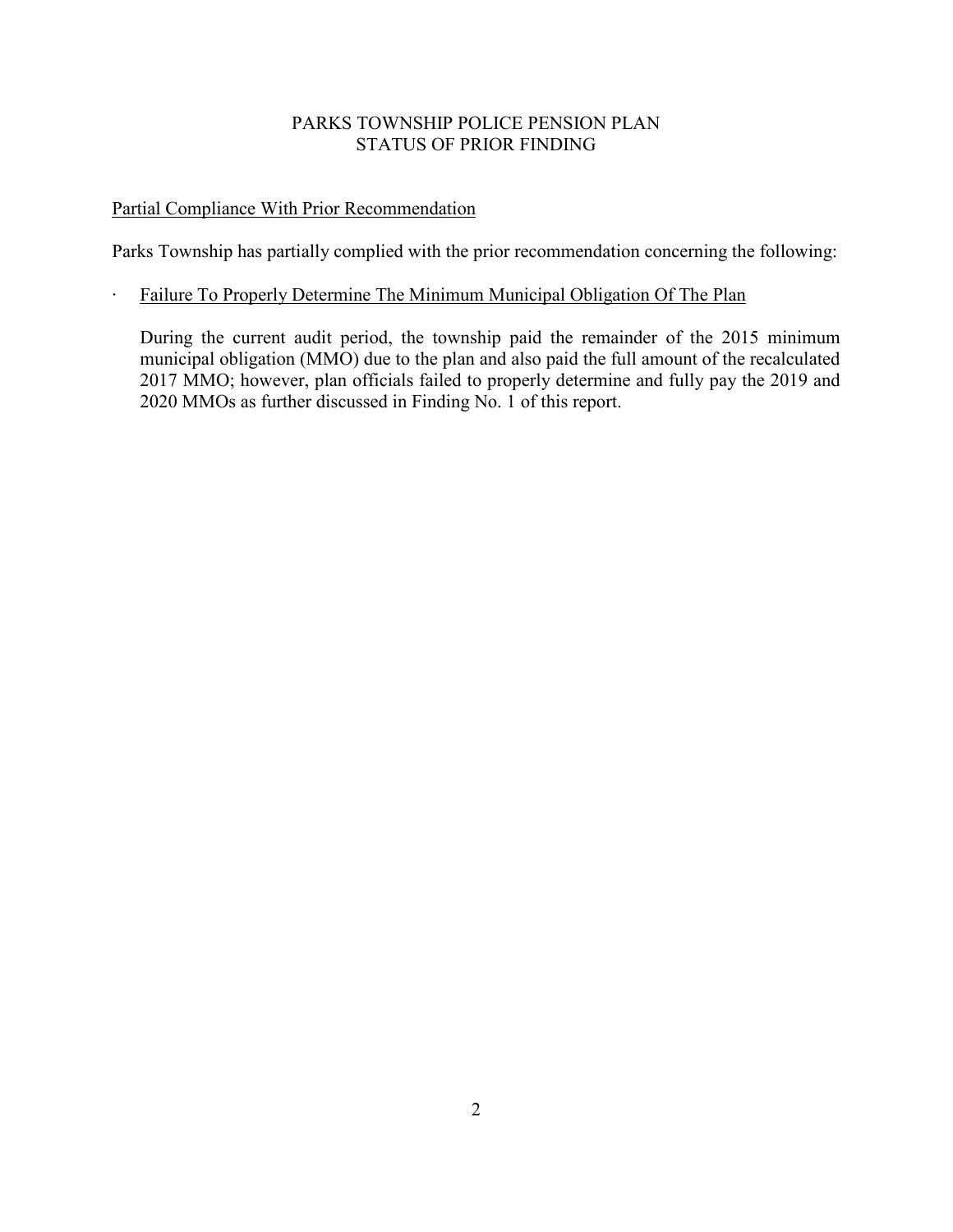#### PARKS TOWNSHIP POLICE PENSION PLAN FINDINGS AND RECOMMENDATIONS

### **Finding No. 1 – Partial Compliance With Prior Recommendation – Failure To Properly Determine And Fully Pay The Minimum Municipal Obligation Of The Plan**

Condition: As disclosed in the Status of Prior Finding section of this report, the township paid the remainder of the 2015 minimum municipal obligation (MMO) due to the plan and also paid the full amount of the recalculated 2017 MMO; however, during the current audit period, plan officials did not properly determine and fully pay the MMO of the police pension plan for the years 2019 and 2020, as required by Act 205. An incorrect amortization requirement amount was utilized in the MMO calculations. Based upon an estimate prepared by this department, the municipality had an unpaid MMO balance of \$4,007 for the year 2019 and \$4,000 for the year 2020.

In addition, the township made payments towards the 2019 MMO in March 2020 and July 2020, after the December 31, 2019 due date required by Act 205.

Criteria: With regard to the MMO, Section 302(b) of Act 205 states, in part:

The amortization contribution requirement for the following plan year shall be expressed as a dollar amount and shall be the additional amount reported in the actuarial valuation report of the pension plan as sufficient to amortize on a level dollar basis the various increments of the unfunded actuarial accrued liability of the benefit plan by the applicable amortization target dates as established in section  $202(b)(4)$ .

In addition, Section 302(c) of Act 205 states, in part:

Annually, the chief administrative officer of the pension plan shall determine the minimum obligation of the municipality with respect to the pension plan for the following plan year.

Furthermore, Section 302(d) of Act 205 states, in part:

The minimum obligation of the municipality shall be payable to the pension plan from the revenue of the municipality.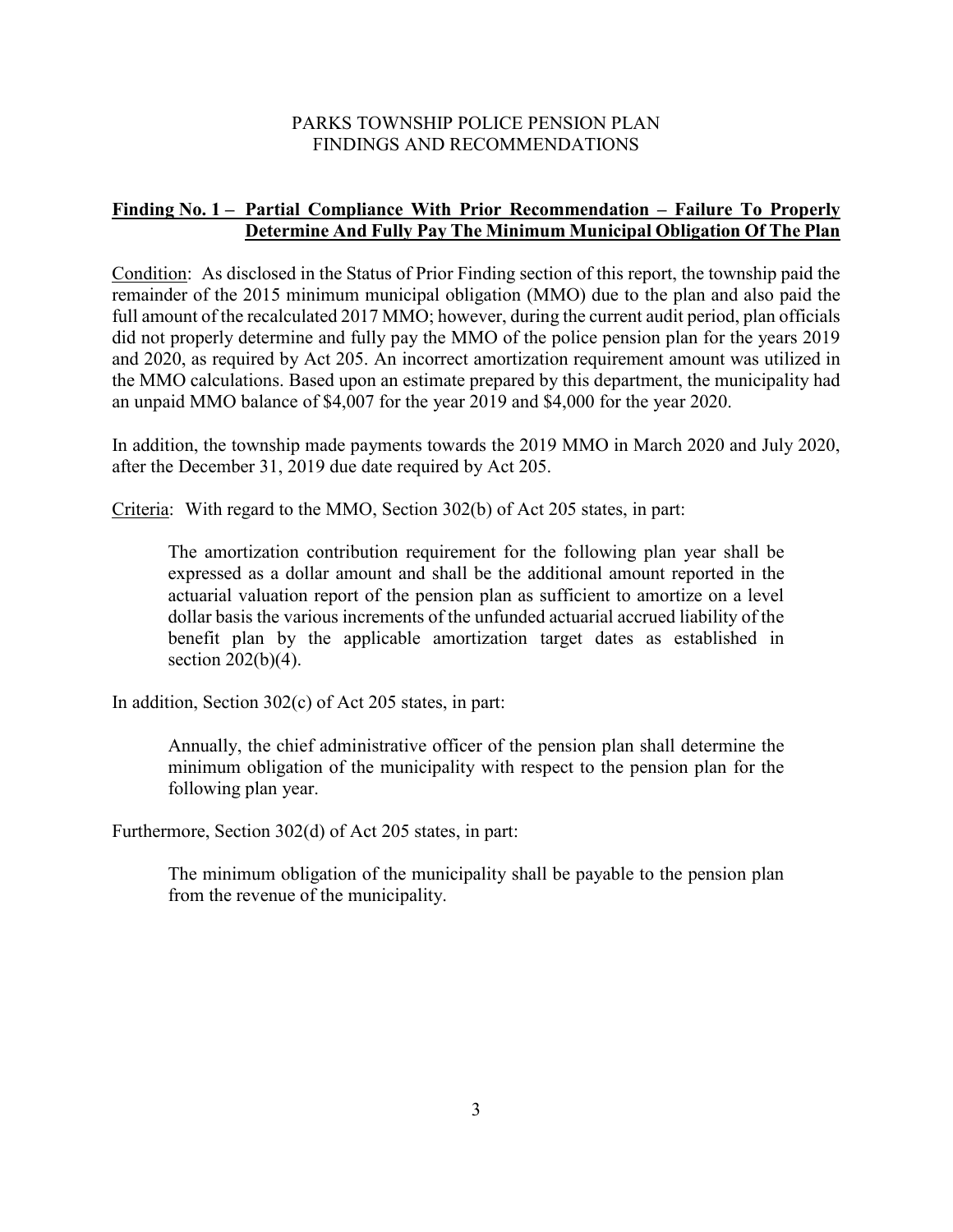#### PARKS TOWNSHIP POLICE PENSION PLAN FINDINGS AND RECOMMENDATIONS

#### **Finding No. 1 – (Continued)**

Finally, Section 302(e) of Act 205 states:

Any amount of the minimum obligation of the municipality which remains unpaid as of December 31 of the year in which the minimum obligation is due shall be added to the minimum obligation of the municipality for the following year, with interest from January 1 of the year in which the minimum obligation was first due until the date the payment is paid at a rate equal to the interest assumption used for the actuarial valuation report or the discount rate applicable to treasury bills issued by the Department of Treasury of the United States with a six-month maturity as of the last business day in December of the plan year in which the obligation was due, whichever is greater, expressed as a monthly rate and compounded monthly.

Cause: Plan officials attributed the incorrect MMO determinations to a recording error during the preparation of the determinations. In addition, there was a turnover of plan officials during the audit period.

Effect: The proper determination and timely deposit of the plan's MMO ensures plan officials can properly allocate the necessary resources to the pension plan for the upcoming year. The failure to fully pay the MMO could result in the plan not having adequate resources to meet current and future benefit obligations to its members.

Due to the municipality's failure to fully pay the 2019 and 2020 MMOs by the December 31, 2019 and 2020, deadlines, the municipality must add the \$8,007 MMO balance to the current year's MMO and include interest, as required by Act 205.

Recommendation: We recommend that the municipality pay the MMO due to the police pension plan for the years 2019 and 2020, with interest, in accordance with Section 302(e) of Act 205. A copy of the interest calculation must be maintained by the township for examination during our next audit of the plan.

In addition, we recommend that the municipality pay the interest due on the late deposits of the MMO for 2019, in accordance Section 302(e) of Act 205.

Furthermore, we again recommend that plan officials establish adequate internal control procedures to ensure that future MMOs are determined in accordance with Act 205 provisions and applicable regulations, and paid timely.

Management's Response: Municipal officials agreed with the finding without exception.

Auditor's Conclusion: Compliance will be evaluated during our next audit of the plan.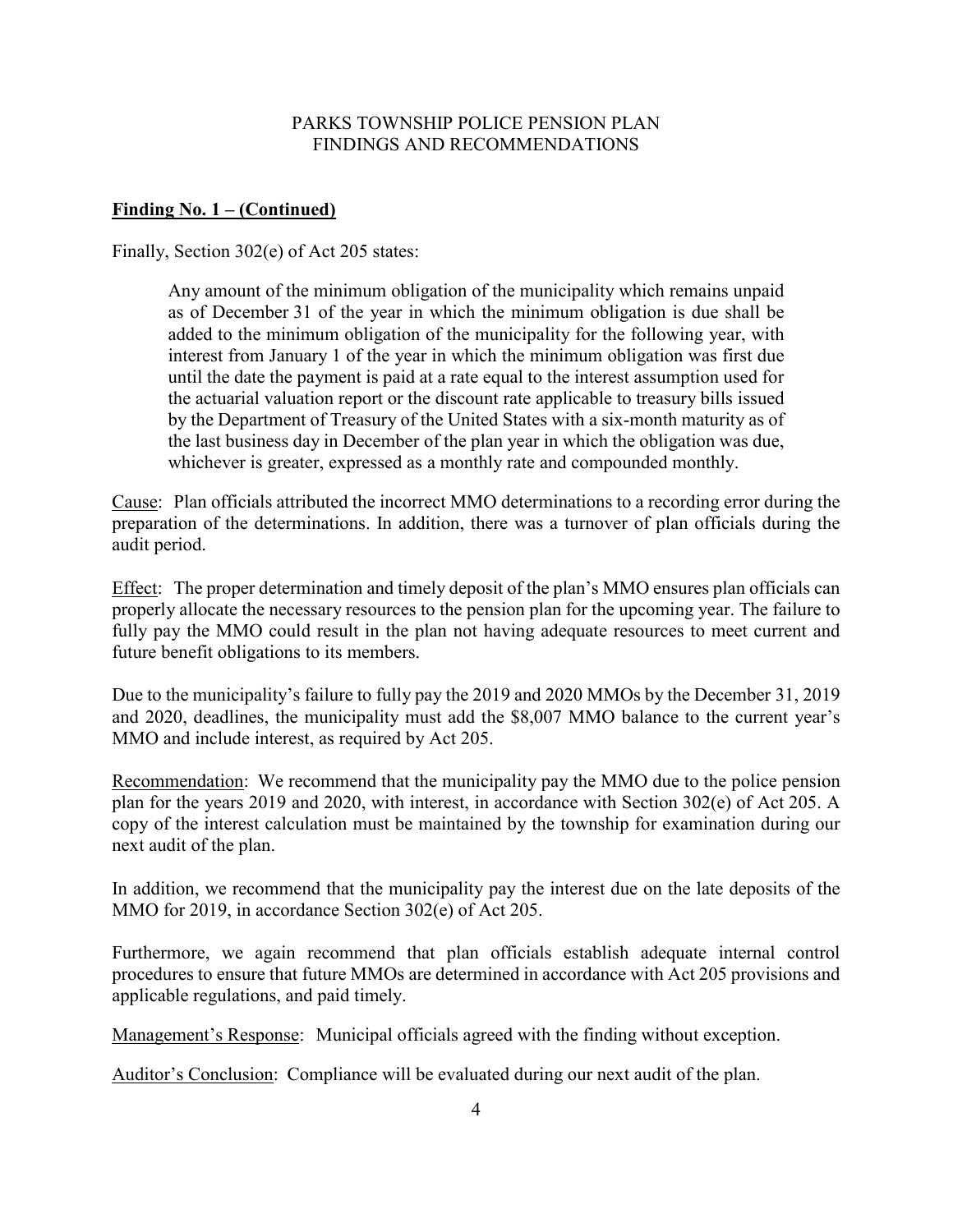### PARKS TOWNSHIP POLICE PENSION PLAN FINDINGS AND RECOMMENDATIONS

## **Finding No. 2 – Untimely Deposit Of State Aid**

Condition: The municipality did not deposit its 2019 state aid allocation into an eligible pension plan within the 30 day grace period allowed by Act 205. The municipality received its 2019 state aid allocation in the amount of \$35,843 on September 18, 2019, but did not deposit the money into its police pension plan until March 5, 2020.

Criteria: Section 402(g) of Act 205 states, in part:

. . . the total amount of the general municipal pension system State aid received by the municipality shall, within 30 days of receipt by the treasurer of the municipality, be deposited in the pension fund or the alternate funding mechanisms applicable to the respective pension plan.

Cause: The 2019 state aid was not deposited timely into the municipality's pension plan due to an oversight on the part of former plan officials.

Effect: Although the state aid was deposited into the plan, the interest earned beyond the 30 day grace period was not deposited into the plan. When state aid is not deposited into a pension plan account in a timely manner, the funds are not available to pay operating expenses or for investment and the risk of misapplication is increased.

Recommendation: We recommend that the municipality pay the police pension plan the interest earned during the period beyond the 30 day grace period allowed by Act 205, compounded annually. A copy of the interest calculation must be maintained by the township for examination during our next audit of the plan.

We also recommend that plan officials develop and implement adequate internal control procedures to ensure that future state aid allocations are deposited timely in accordance with Act 205 requirements.

Management's Response: Municipal officials agreed with the finding without exception.

Auditor's Conclusion: Compliance will be evaluated during our next audit of the plan.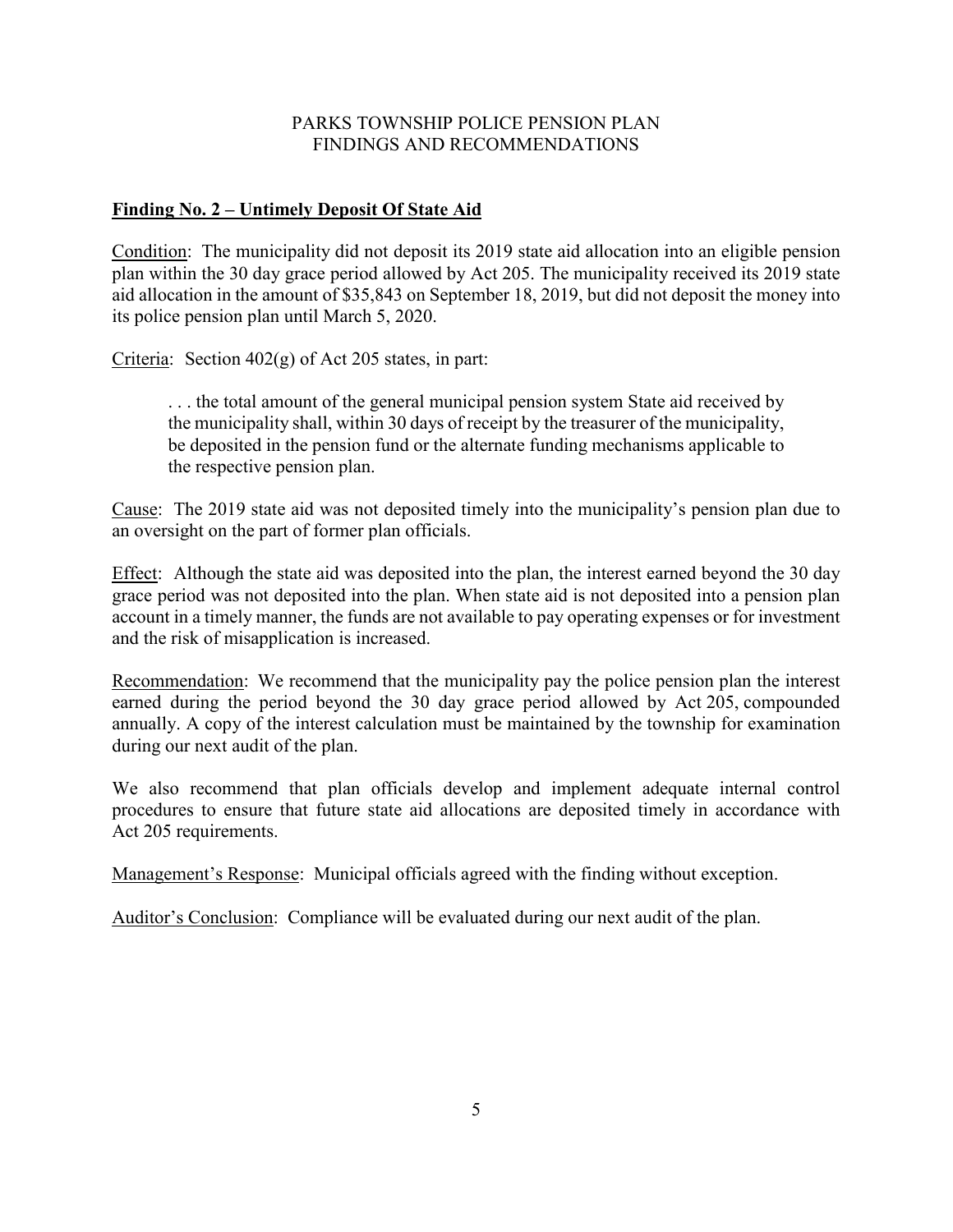### PARKS TOWNSHIP POLICE PENSION PLAN SUPPLEMENTARY INFORMATION (UNAUDITED)

#### SCHEDULE OF FUNDING PROGRESS

Historical trend information about the plan is presented herewith as supplementary information. It is intended to help users assess the plan's funding status on a going-concern basis, assess progress made in accumulating assets to pay benefits when due, and make comparisons with other state and local government retirement systems.

The actuarial information is required by Act 205 biennially. The historical information, beginning as of January 1, 2015, is as follows:

|                | (1)           | $\left( 2\right)$ | 3)            | $\left( 4\right)$ |
|----------------|---------------|-------------------|---------------|-------------------|
|                |               |                   | Unfunded      |                   |
|                |               | Actuarial         | (Assets in    |                   |
|                |               | Accrued           | Excess of)    |                   |
|                | Actuarial     | Liability         | Actuarial     |                   |
| Actuarial      | Value of      | $(AAL)$ -         | Accrued       | Funded            |
| Valuation      | Assets        | Entry Age         | Liability     | Ratio             |
| Date           | (a)           | (b)               | $(b) - (a)$   | (a)/(b)           |
| $01 - 01 - 15$ | 741,943<br>\$ | 1,080,589<br>\$   | \$<br>338,646 | 68.7%             |
| $01 - 01 - 17$ | 819,376       | 1,133,920         | 314,544       | 72.3%             |
| $01 - 01 - 19$ | 961,681       | 1,277,598         | 315,917       | 75.3%             |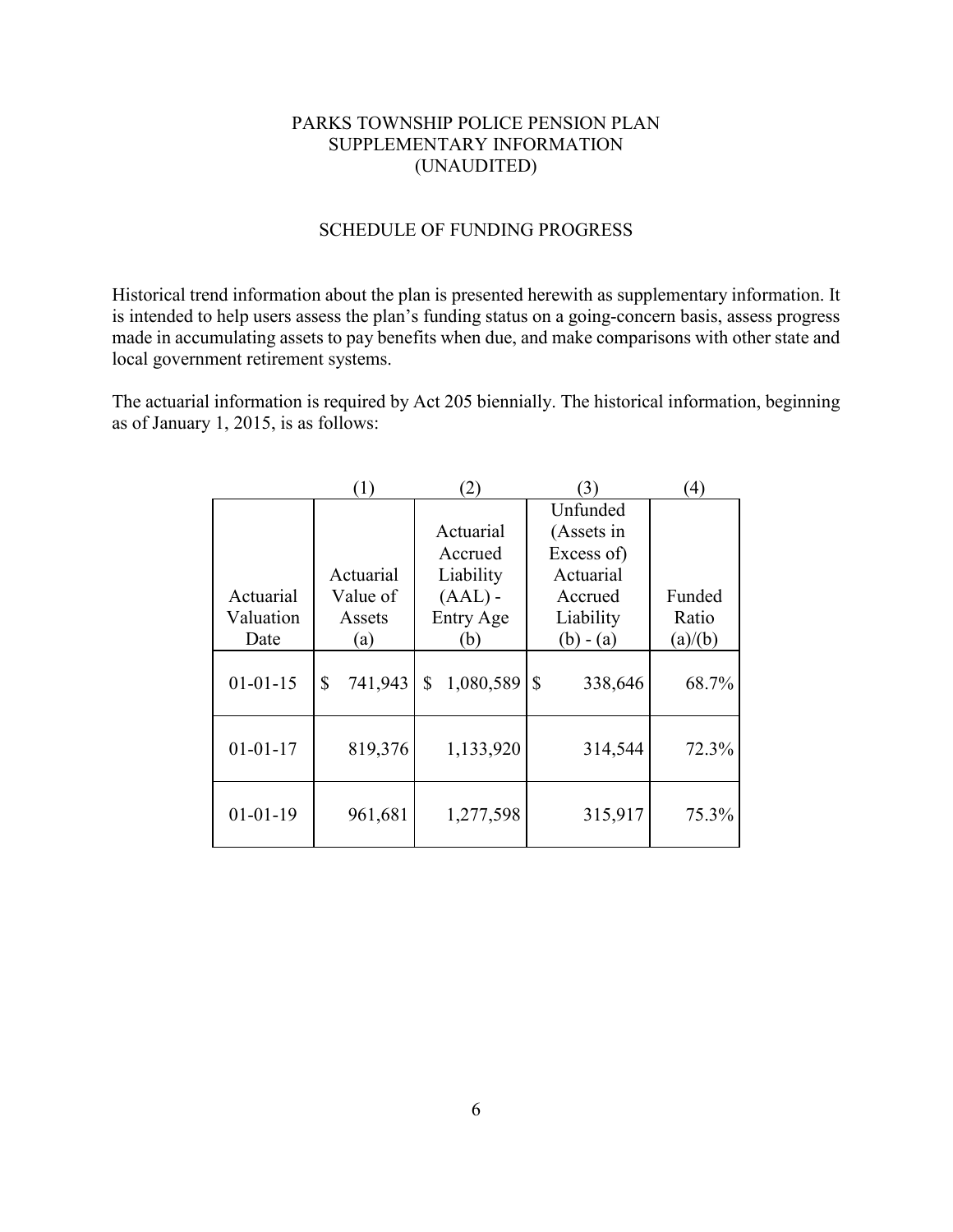#### PARKS TOWNSHIP POLICE PENSION PLAN SUPPLEMENTARY INFORMATION (UNAUDITED)

The comparability of trend information is affected by changes in actuarial assumptions, benefit provisions, actuarial funding methods, accounting policies, and other changes. Those changes usually affect trends in contribution requirements and in ratios that use the actuarial accrued liability as a factor.

Analysis of the dollar amount of the actuarial value of assets, actuarial accrued liability, and unfunded (assets in excess of) actuarial accrued liability in isolation can be misleading. Expressing the actuarial value of assets as a percentage of the actuarial accrued liability (Column 4) provides one indication of the plan's funding status on a going-concern basis. Analysis of this percentage, over time, indicates whether the system is becoming financially stronger or weaker. Generally, the greater this percentage, the stronger the plan.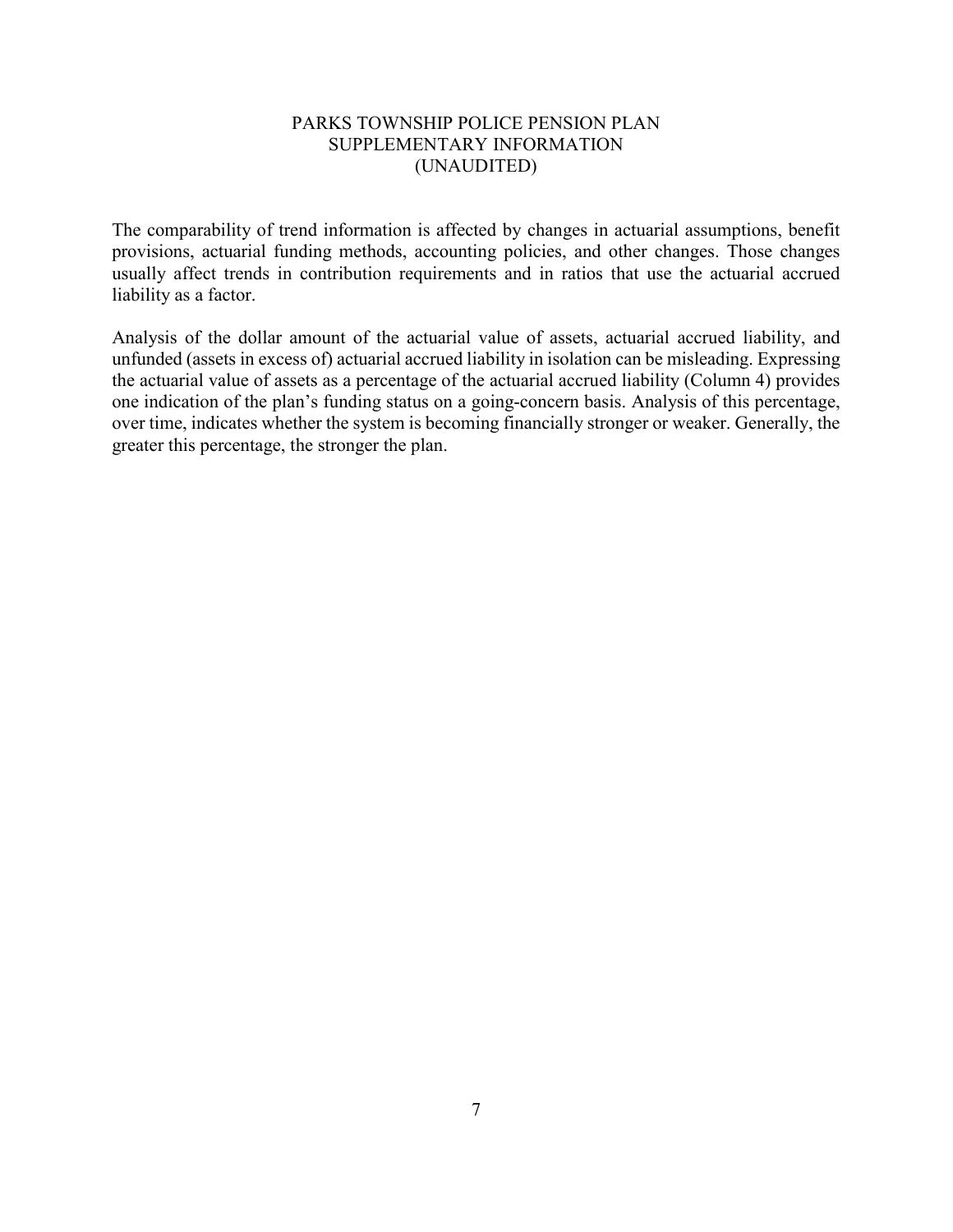## PARKS TOWNSHIP POLICE PENSION PLAN SUPPLEMENTARY INFORMATION (UNAUDITED)

## SCHEDULE OF CONTRIBUTIONS FROM EMPLOYER AND OTHER CONTRIBUTING ENTITIES

| Year Ended December 31 | <b>Annual Required Contribution</b> | Percentage Contributed |
|------------------------|-------------------------------------|------------------------|
| 2015                   | $\boldsymbol{\mathsf{S}}$<br>47,477 | 100.0%                 |
| 2016                   | 65,051                              | 100.0%                 |
| 2017                   | 93,621                              | 100.0%                 |
| 2018                   | 95,086                              | 100.0%                 |
| 2019                   | 92,308                              | 95.7%                  |
| 2020                   | 94,915                              | 95.8%                  |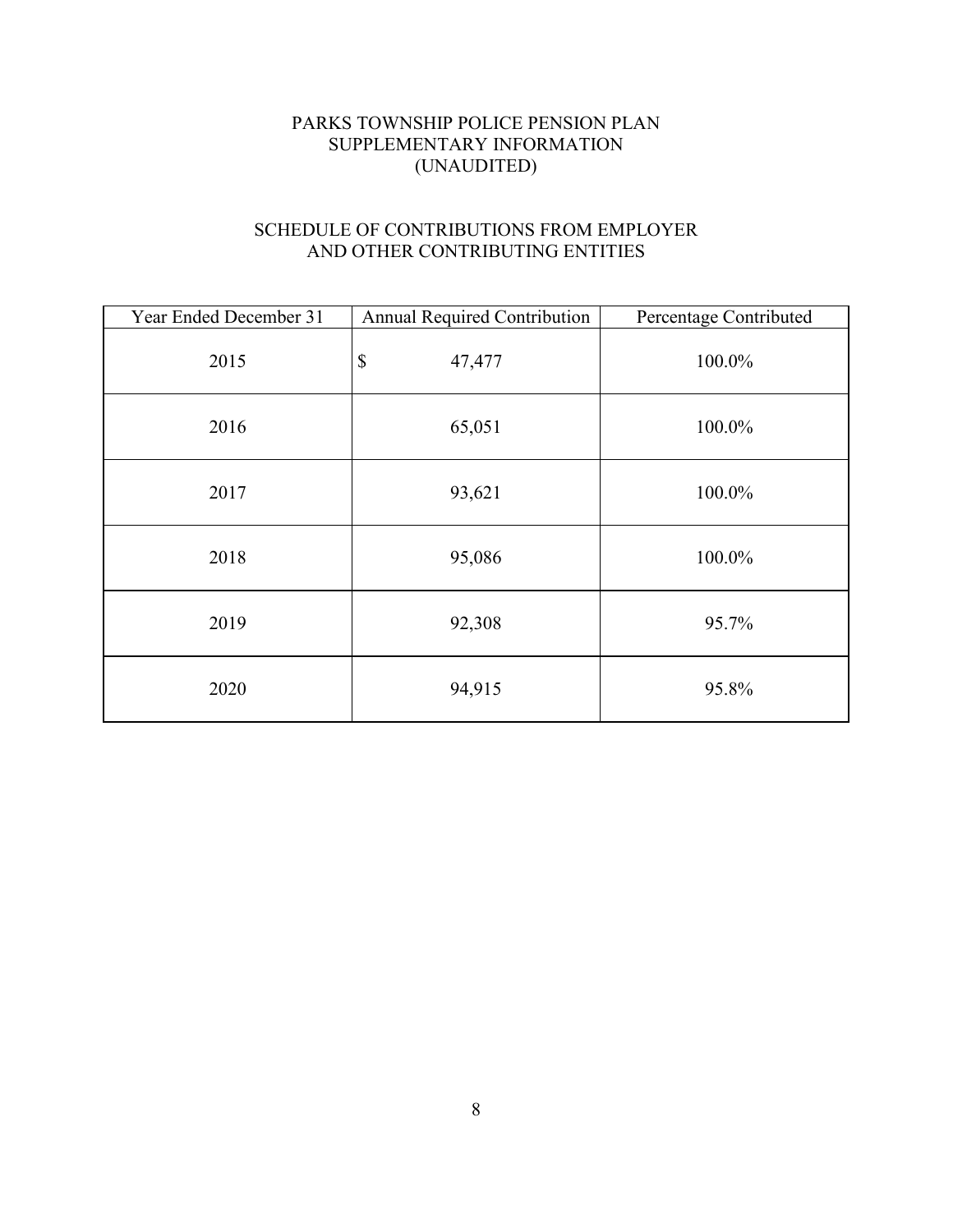## PARKS TOWNSHIP POLICE PENSION PLAN SUPPLEMENTARY INFORMATION NOTES TO SUPPLEMENTARY SCHEDULES (UNAUDITED)

The information presented in the supplementary schedules was determined as part of the actuarial valuation at the date indicated. Additional information as of the latest actuarial valuation date follows:

| Actuarial valuation date      | January 1, 2019  |
|-------------------------------|------------------|
| Actuarial cost method         | Entry age normal |
| Amortization method           | Level dollar     |
| Remaining amortization period | 6 years          |
| Asset valuation method        | Market value     |
| Actuarial assumptions:        |                  |
| Investment rate of return *   | 4.75%            |
| Projected salary increases *  | $4.0\%$          |
| Cost-of-living adjustments    | None assumed     |

\* Includes inflation at 2.75%